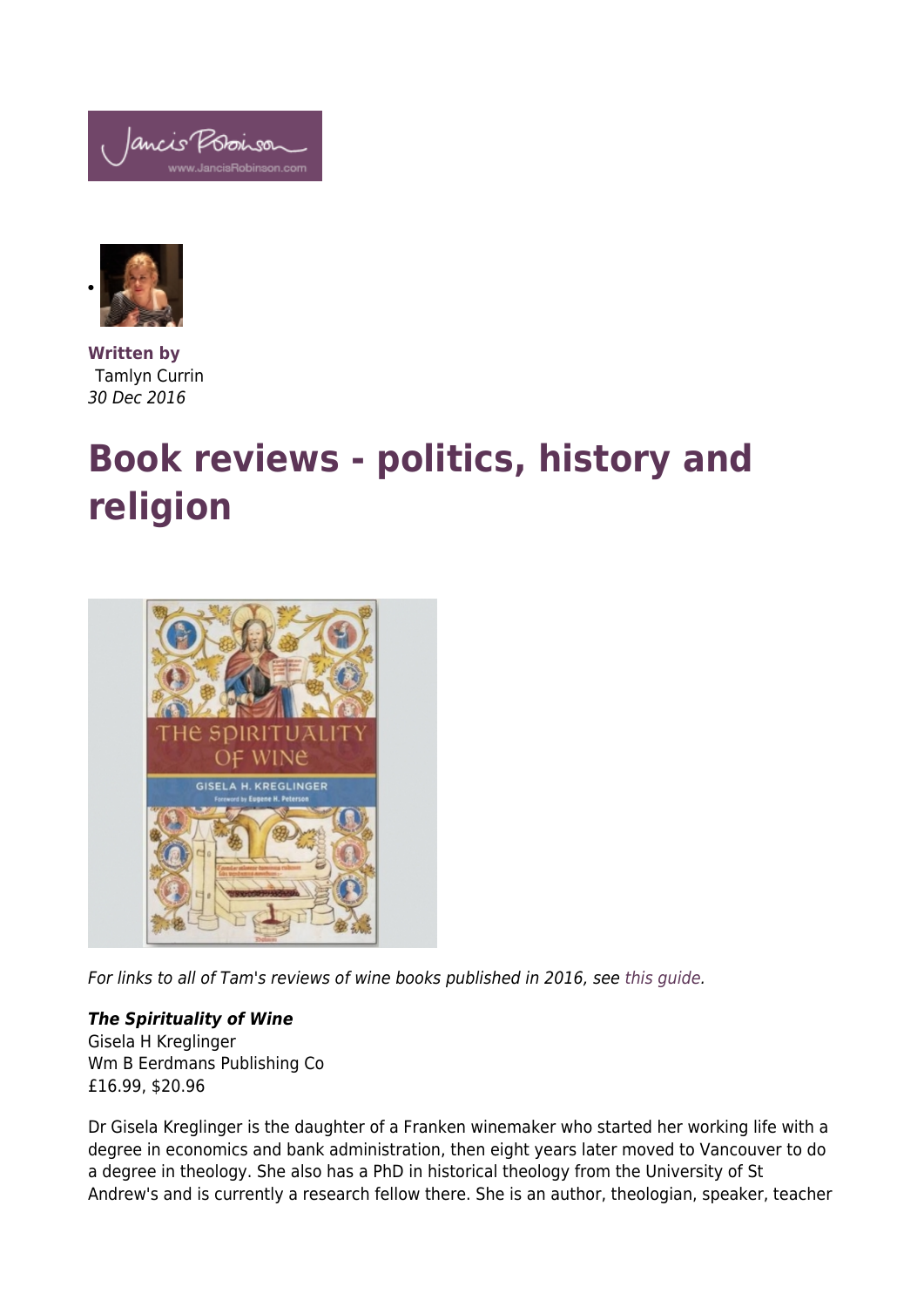and spiritual director. On her website she says that her 'primary interest lies in engaging theology with culture and the arts. I believe it is of utmost importance that we re-envision what Christian spirituality might look like in the 21st century and how we can engage contemporary culture in thoughtful ways'.

The 'spirituality of wine' is something she describes as her 'latest research interest and ongoing passion', and the purpose of her book is not just to examine the importance of wine in the Christian faith, but also to 'open up a conversation' with Christians and non-Christians alike about the role of spirituality in wine. The book is specifically concerned with Christian faith, although it has applications on a more broadly spiritual basis.

There are two parts to the book: Sustenance and Sustainability. The first chapter in Sustenance is 'Wine in the Bible', a fascinating study on just how pervasive and powerful the theme of wine is throughout the Old and New Testaments. Lothar Becker's revolutionary research 'on the cultural history of wine and wine-related themes in the Bible' has shown that there are no fewer than 979 references to wine. Kreglinger builds on that, examining first the historic culture of the Ancient Near East and Palestine, and the three-point axis of life at that time: bread, olive oil and wine. She suggests that the concept of wine as both blessing and essential food group sustenance, as much daily bread as bread itself - is deeply entwined in scripture with our understanding of God as creator and sustainer of life. She demonstrates how the prevailing symbol of wine in the Bible is one of blessing, gift and celebration, and that it is used as one of the most powerful symbols of God's promises. She believes that the process of making wine the work, the connection to the earth, the rhythm and mystery of it - is a direct parallel to our relationship with God, and that in many ways theology has become increasingly detached from the earth, and the earth has become increasingly detached from the sacred.

Her second chapter is about wine in the history of the church, and she charts the rich and powerful relationship of wine with the Judeo-Christian church, and the indelible impact that this has left on the world of wine today. Indeed, it struck me several times, as I read through 34 wine books in the last few weeks of this year, that the link between Christianity and wine cropped up over and over again in books with a totally secular focus. Vines, vineyard work and wine were integral to the lives not just of monks and missionaries, who tended to their work with a sense of worship and religious dedication, but also in the lives of ordinary believers. What was revelatory for me, as someone who grew up in a strictly teetotal, very religious Baptist home (with extended family members who still believe that my job is offensive to the Christian faith), is that the temperance/abstention gospel is a relatively 'modern' 19th-century invention, and has no scriptural basis. Many of the great church leaders/theologians, Martin Luther, John Wesley, John Calvin, John Knox, John Bunyan and even Jesus Christ himself among others, were known to drink wine, calling it a gift from God, although they were all opposed to immoderate drinking. Calvin even believed that 'it was unbiblical to forbid drinking wine under the pretext of preventing drunkenness'. Instead he encouraged people 'to eat and drink so that "it may sustain, but not oppress us"'. This then ties in with a later chapter on communal feasting, in which Kreglinger talks about how God designed good wine and good food for joy and community, the bringing together of people and breaking down barriers.

'Sustenance' also searches the symbolism of Christ and wine through the Lord's supper ('my blood of the covenant') and his declaration that 'I am the vine, you are my branches'. Redemption, sacrifice, the centrality of life, the physical and transcendent aspects of the Eucharist, the metaphors of tasting and receiving and sharing are all explored in some depth. Part 1 ends with 'Attentiveness' and talks about the act of tasting wine: 'To drink is to pray', she writes, and she explains how, when we savour a wine slowly, we come to know it and through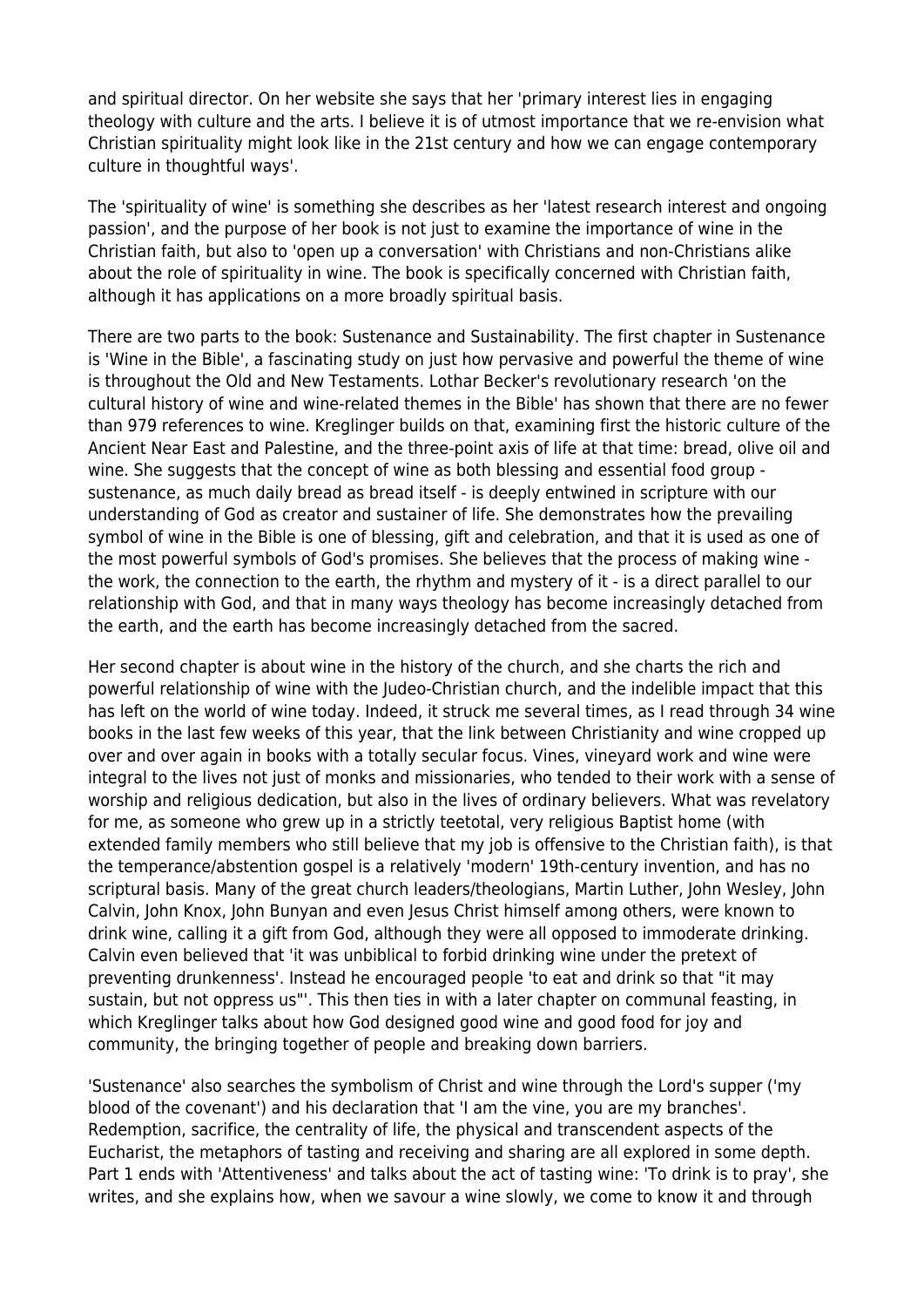that comes a 'deeper appreciation for God's gift of wine and a more profound experience of joy and gratitude'. She strongly advocates that our sensual enjoyment and delight in things like food and wine cannot and should not be divorced from spirituality, that in the headiness and glory of a beautiful glass of wine lies the fingerprint of God himself.

Part 2, 'Sustainability', draws parallels between the life of a vintner and the spiritual life, and then looks at the role of technology in wine and in spiritual life. In these two chapters I felt that she lost a bit of focus. The path veered away from pure theology and more into the world of Alice Feiring (a self-confessed agnostic). Although, as I write this, I am reminded of a chapter in Feiring's book, [For the Love of Wine](http://www.jancisrobinson.com/articles/book-reviews-2016-places-less-known), where she writes about a priest who gets up in the middle of a presentation on engineered yeasts and roars, 'Are you saying that God did not provide the grape with everything it needed to make wine?'. She goes on to say, 'I had absolutely never heard a religious argument for making wine naturally, and it was nothing short of thrilling…'.

One gets the impression that, a bit like Feiring, Kreglinger believes passionately in artisan wines and winemaking without unnecessary interference or technology. She does, however, approach the subject as she does everything in this book, with an exquisite caution, tightrope-walker balance and care. Quite the opposite of Feiring, in fact - Feiring would throw eggs, Kreglinger would walk over them without cracking the shells. But somehow these chapters lacked the spiritual backbone that the previous chapters had, and the interviews with the various winemakers occasionally came across as a little wooden.

She picks up again with 'Wine and its health benefits' and 'Wine and the abuse of alcohol'. Both chapters demonstrate Kreglinger's strengths as academic and theologian in the meticulous historical research and the ability to find rather than wrest the spiritual metaphors.

Her final chapter, 'Wine, viticulture, and soul care', reflects on the parallels between 'life in the vineyard and life in the church'. It looks at the relationship between vintner and vine: the listening, the coming alongside, the watching and tending, the pruning and the bending, and in response, the fruitfulness. She compares the oneness of a vineyard (wine is not the product of a single vine) to the oneness of the community to which God calls the church. And she finds that just as the vintner has to 'trust in the cycle of death, decay and renewed life' and the strange paradox that suffering should produce greater fruit (as it does with the vine), so we should trust in that cycle of life and in the strength that comes from suffering.

I read this book with some trepidation. Being a wine lover with a strong Christian faith who rebelled against a prohibitionist upbringing, I've unconsciously kept these two worlds apart. I saw an inherent tension between the two that could not be resolved. This book goes straight to the heart of that delusion. I'd argue, however, that this book is not just for vicars who like a glass of claret with the Sunday lunch, or church-going wine geeks with a stash of Riedels next to the family Bible. The strength of this book lies not in passionate, evangelical argument and pulpit punching, but in the quiet and humble way that Kreglinger offers thoughts and invites discussion. Anyone who is interested in another dimension to wine drinking, anyone who has wondered about the mystique of wine, or has had that moment when a sip of wine seemed to surpass the ordinary, would find something thought-provoking - even soul-stirring - in this intelligent enquiry into a corner of the wine world that is rarely explored.

*French Wine* A History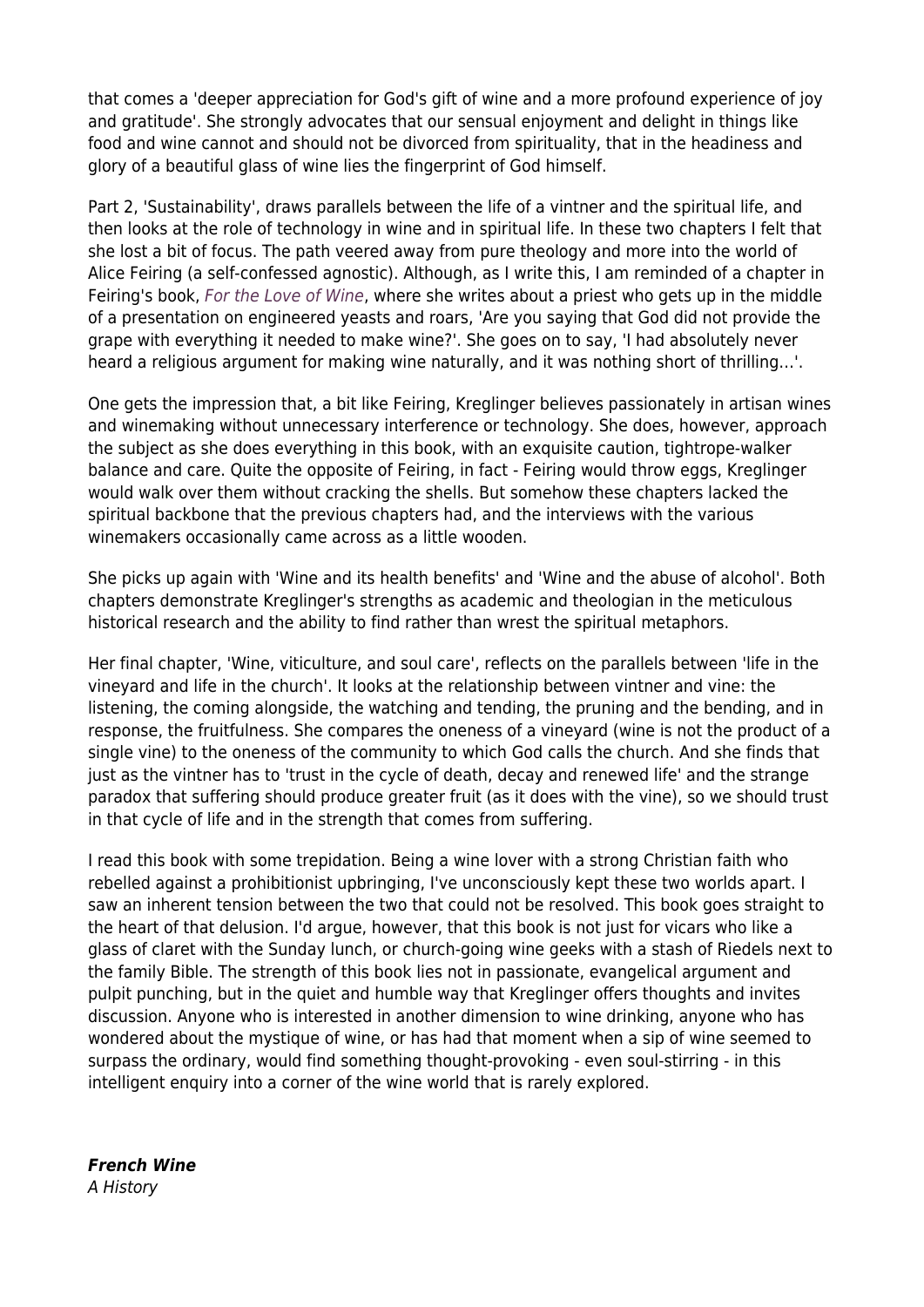Rod Phillips University of California Press £24.95, \$34.95



Born in New Zealand, Phillips emigrated to Canada aged 19, studied and taught as professor of history in Canada, New Zealand, Australia, UK, France, Sweden and the US. As a writer, journalist and historian, Rod Phillips doesn't come at this daunting undertaking unqualified. But the size of the task doesn't seem to intimidate him in the least, as he casually sets out his aim: 'to provide a readable and relatively compact history of the 2,500 years that separate the present from the time when the Etruscans, Greeks and Romans first brought wine to ancient France…'

And this is where he starts, roughly 625 BCE, when France had no vineyards and no wine, and when the French, who were not even the French back then but pockets of Celts, were perceived by the Greeks as beer-swilling barbarians. It seems hard to believe that there was a time when the Greeks felt that they ought to civilise the French. They were at one point exporting around 10 million litres of wine each year to France. How things have changed.

Phillips has laid out the book in chronological chapters, each dealing with a period of time in French wine history, starting from 'the beginnings to 1000 CE', a broad but fascinating account of those first 1,500-odd years, and moving through to ever smaller and more detailed and more rapidly changing eras. Throughout, Phillips weaves various threads of particular themes through the weft of time, looking at how each of them has affected the fabric of the French wine world as we know it today. He examines the ways in which the recurring leitmotifs of war, politics, disease, tax and wealth, export and trade, fraud, commercial rivalries, class, colonies, consumer attitudes, medicine and religion have deeply shaped French wine to the extent that it has become one of the most powerful benchmarks of modern wine.

A book like this has the potential to be dry and academic - best left to MWs and history students - but Phillips has a gift. In his hand, the heavy flour sack of facts turns into a very digestible and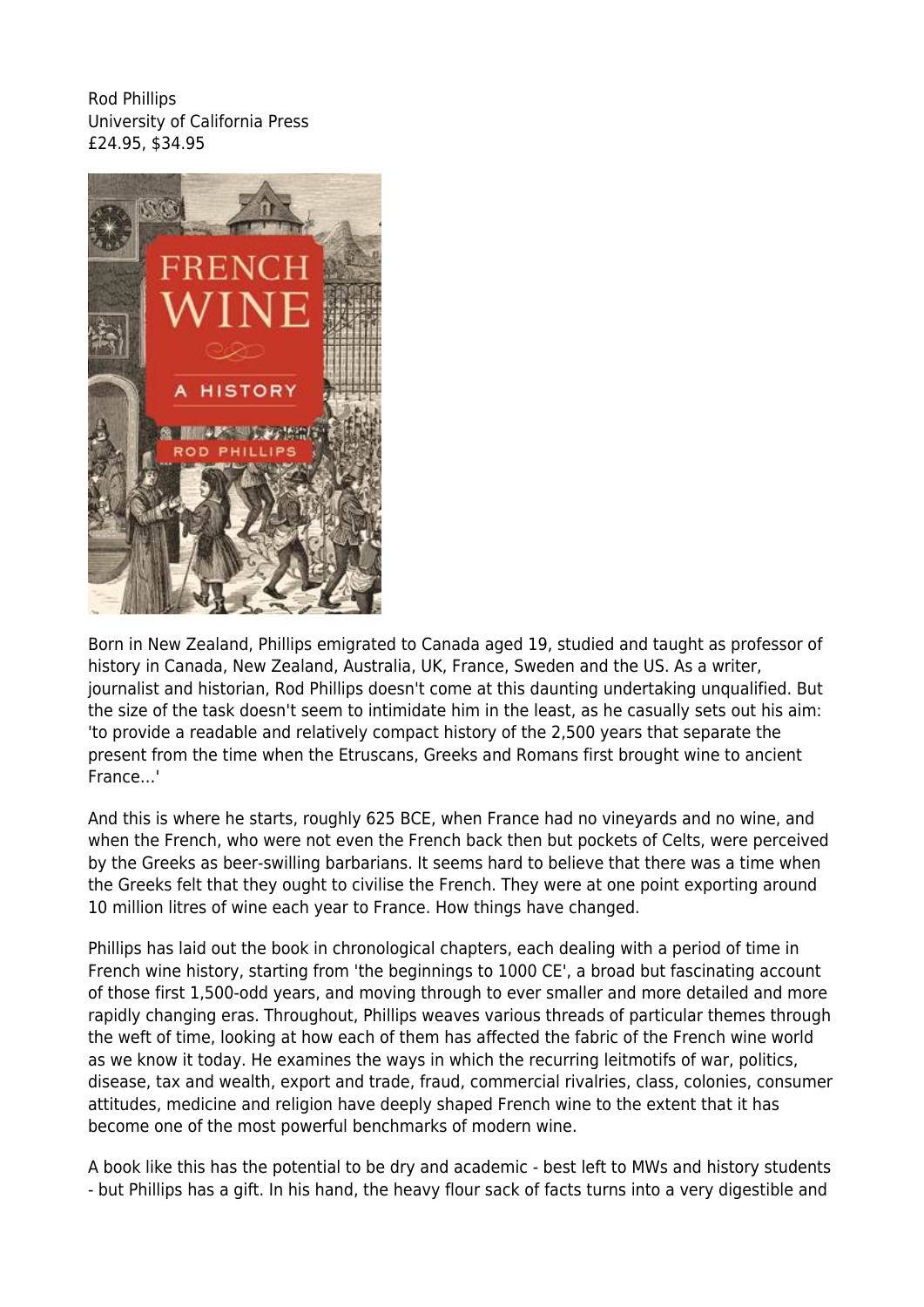rather moreish loaf. He has a way of sprinkling little anecdotes throughout, many of which offer some amusement, such as the priest at Gilemerville who occasionally lost his clothes at taverns, and the dutiful 14th-century housewife whose daily tasks included obeying her husband, delousing hawks, and correcting bad wine by adding cardamom, elder wood, holly leaves, hot boiled corn, or a basket of sand from the river Seine. The modern housewife has it easy.

One of the things that becomes evident is how much debt France owes to other countries for her wine legacy. The impact of Greece, Italy, the Netherlands, Britain, Germany, Algeria and America, in many different ways, cannot be ignored. It was apparently Henry VIII who was instrumental in the shift in tastes from the rosé-coloured clairet to the deep red claret that we know today; the Dutch first sulphured barrels; and French Algeria shipped the equivalent of 41% of the world's total exports to France in the early 1960s. One could say that French wine has an awful lot of foreign DNA.

What's also amusing, if not sobering, is how little some things have changed over a period of 2,000 years and more: state-directed grubbing up of vines has been happening since 100 BCE; protectionism; good wine for the rich and plonk for the poor; the partiality of the popes for wine (even today the Vatican has the largest per capita consumption in the world); the snobbish view that beer drinkers are inferior; lists of and ratings for best wines; detox penance for errants who drank too much; underpaying producers and overcharging clients; adulteration and counterfeiting; complaining about and blaming other countries; regulating against other countries; cult wines; cycles of wine lakes and grape shortages. Ecclesiastes 1:9 sums it up: 'there is nothing new under the sun'.

Another interesting pattern begins to emerge from Phillips' forensic examination, and it's a little more hopeful. No matter how devastating the impact of events and catastrophes, the wine industry always seems to emerge stronger and better for it. Each setback has brought with it greater knowledge and a new, smarter way of doing things.

Phillips has packed so much into this book that no one-page review will ever do it justice, and neither would there be any point in writing more. He writes so much better than I can summarise. With so much exquisite detail, and yet with the rare ability to keep looping the reader back to the big picture, he rewards anyone who is remotely curious about how we've got to where we are with French wine. It is not a paean to French wine, and neither is it a deposition. It's the piecing together of a jigsaw puzzle, and whether you like the end picture or not is entirely up to you.

Footnote: Phillips has unwittingly offered us Brits a brilliant solution to the problem of importing French wine post-Brexit. See page 100 on privateers and fake confiscations.

## *Empire of Booze*

British History through the Bottom of a Glass Henry Jeffreys Unbound £12.99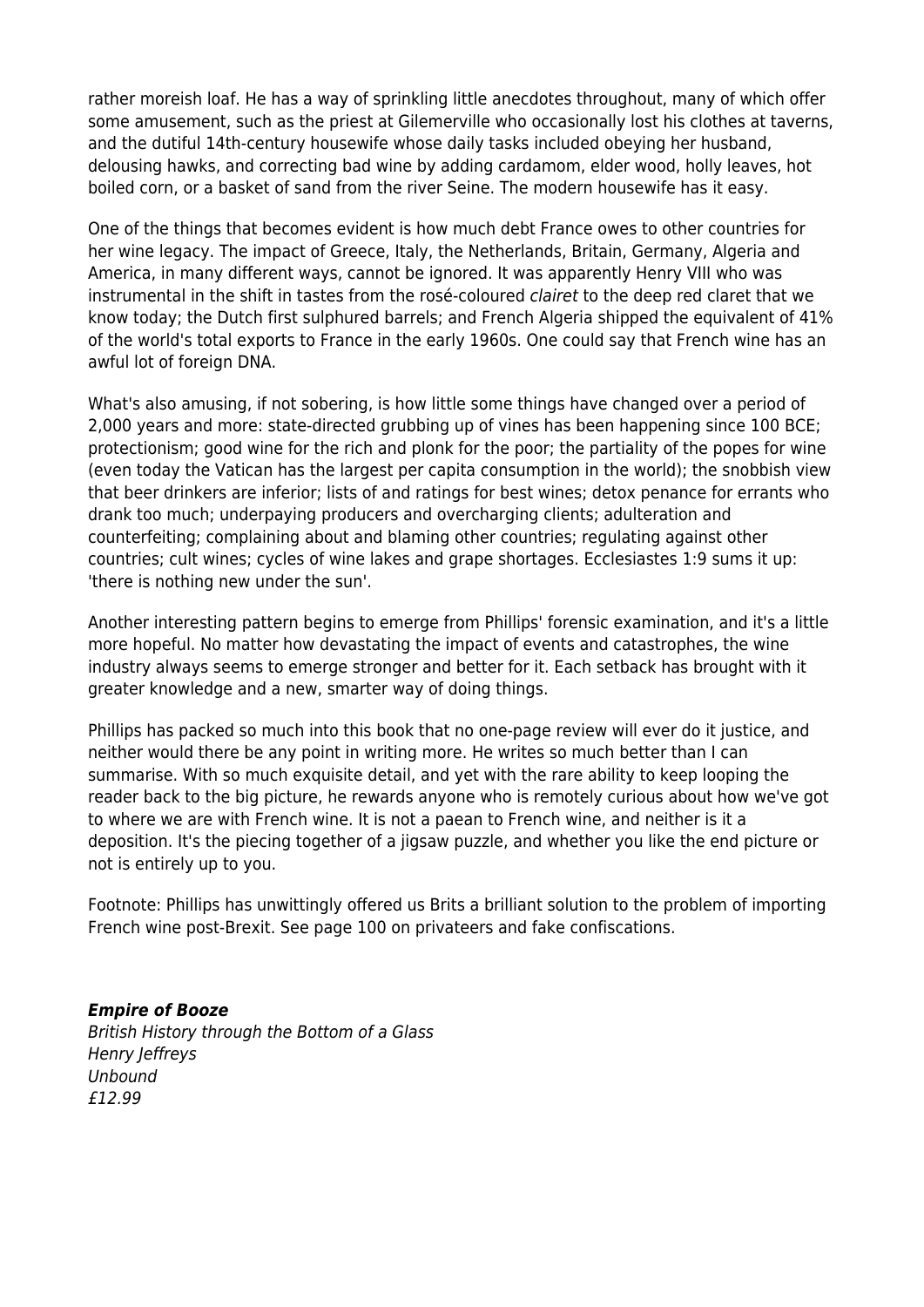

Henry Jeffreys, ex Oddbins, ex London Review of Breakfasts, is now blogger of Henry's World of Booze and freelance wine writer. Most importantly, he was the winner of our [restaurant](http://www.jancisrobinson.com/articles/we-have-a-winner-a-restaurant-expands)[reviewing competition](http://www.jancisrobinson.com/articles/we-have-a-winner-a-restaurant-expands) in 2012. And in this, his first book, he's out to convince us that Britain is the one country that the world of imbibers simply could not do without.

Of course it's champagne that gets the first mention. Where would the British Empire be without Christopher Merret getting one over on Dom Pérignon? But Jeffreys steers his argument down a slightly less worn path via cider, incorporating the antics of the cavalier Sir Kenelm Digby and his Powder of Sympathy, glass bottles from the Forest of Dean, and a French libertine exile. Lord Scudamore also played a part. There is, at the end of the chapter, the reluctant admission that the French perfected the technique.

Port gets tackled next, and yet again, just as I was expecting the usual stuff about Taylor's, war with France and royal marriages, I'm suddenly reading about salt cod and English woollens, inns full of bed bugs, wine merchants being kidnapped by brigands and tied naked to a tree. That the original port tasted of goat (literally - it was stored in goat skins) was not what I expected, and I rather loved the complaint by a Scotsman: 'A bottle of thick English port is a very heavy and inflammatory dose. I felt it last time that I drank it for several days, and this morning it was boiling in my veins.' That's quite a hangover. Once port became sweet, however, attitudes must have changed, as evidenced by William Pitt the younger, who, according to Jeffreys, would drink a bottle of port before giving a speech to the House of Commons.

Jeffreys expands the British Booze Empire to include marsala, rum, sherry, madeira, beer, gin, cognac (a tenuous colony, it must be noted), claret, whisky and back to champagne. The book is a slightly crazy collection of alcohol-related trivia - it reminded me of a private museum I once saw belonging to someone who was madly, obsessively passionate about trains; his entire garden and home had been turned into a homage to British Rail, all beautifully organised into stations and signal yards. Ditto, *Empire of Booze*. If you love etymology you'll find out where grog and groggy come from, and the delightful parentage of the word rum. He should, without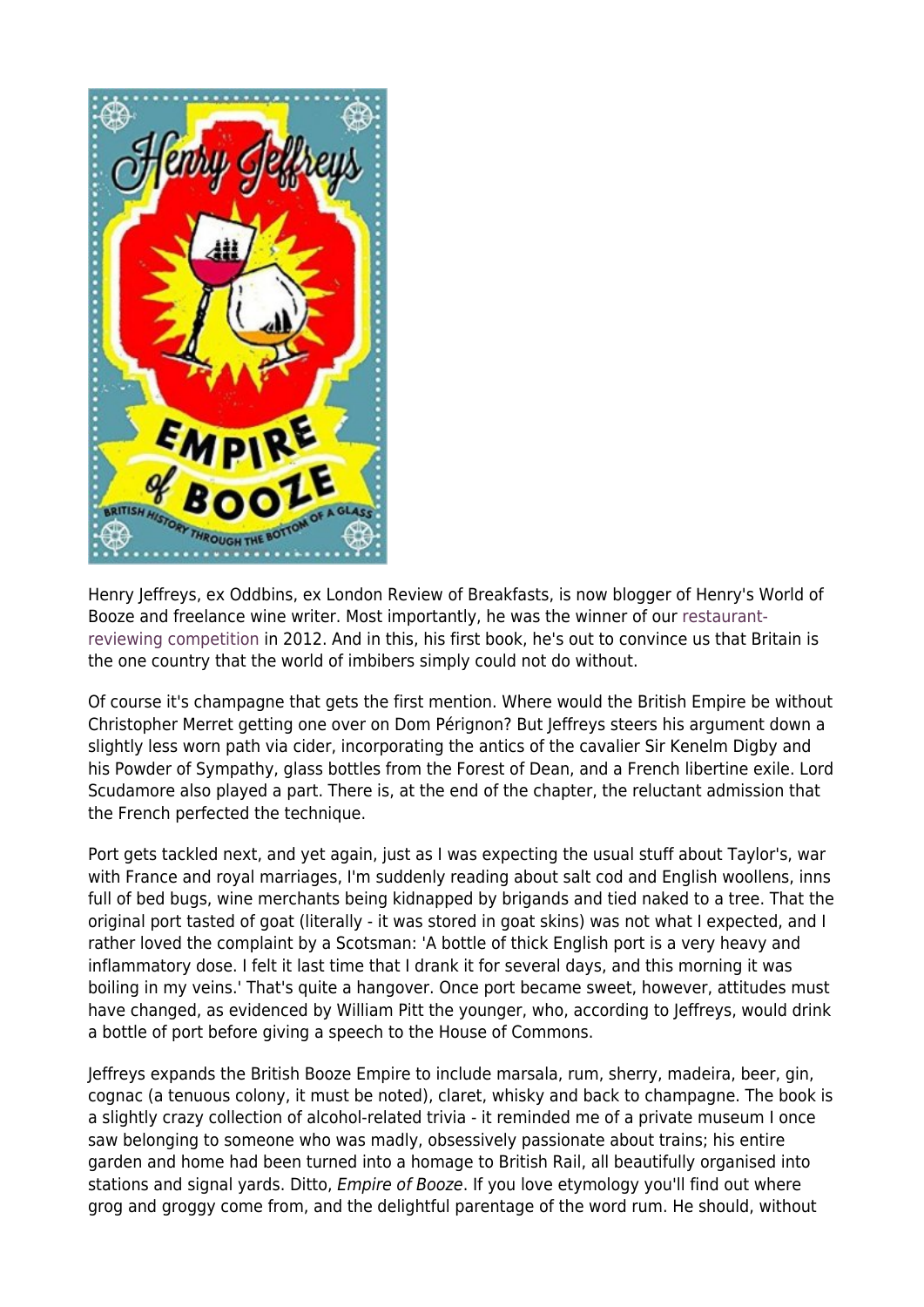doubt, contact the makers of Trivial Pursuit and offer to make a beverage edition based on this book (and other trivia he no doubt has up his sleeve…).

There are some rather strange detours along the way: a chapter on the Puritans (Cromwell wasn't the fire-and-brimstone teetotaller we all think); a chapter on red trousers and tweed; and then a couple more random chapters on ice (surely that's one for the American Empire of Booze sequel?), Nelson and Wellington. Interesting, but they didn't fit. It was as if Jeffreys had so many interesting facts and great little anecdotes that he'd gathered along the way, and was so desperate to share them, that he shoehorned them into the book.

If there's one big criticism, it's the repetition. In any book of this sort, there is going to be overlap between the chapters. The stories of port and sherry, madeira and marsala, champagne and cognac and claret, are all linked by the same wars, the same colonisation, the same treaties and epidemics and disasters and wealth. One has to be very organised (or have a very good editor) to make sure that the same anecdote/juicy fact isn't paraded several times. There was also, on occasion, a sense that the author had got a little carried away in the enthusiasm of the moment and, in addition to the non-booze chapters, gone off on a slight tangent - again, sort of related to booze, but not really.

What I really liked was the 'Drinking the empire' section at the end of each chapter. It's here that Henry Jeffreys' love of all things artisan, eclectic and liquid comes to the fore, with a brief list of what to try and why. If you wanted a project to 'drink the empire', this is your handbook.

## *The Modern History of Italian Wine*

Walter Filiputti Skira £42, \$60, CA\$80



Having just read Rod Phillips' 2,500-year history of French wine, I found it impossible not to lay these two books side by side in contrast: one outsider's unemotive, minute and forensic research of the connecting facts that throughout hundreds of years have led to French wine as it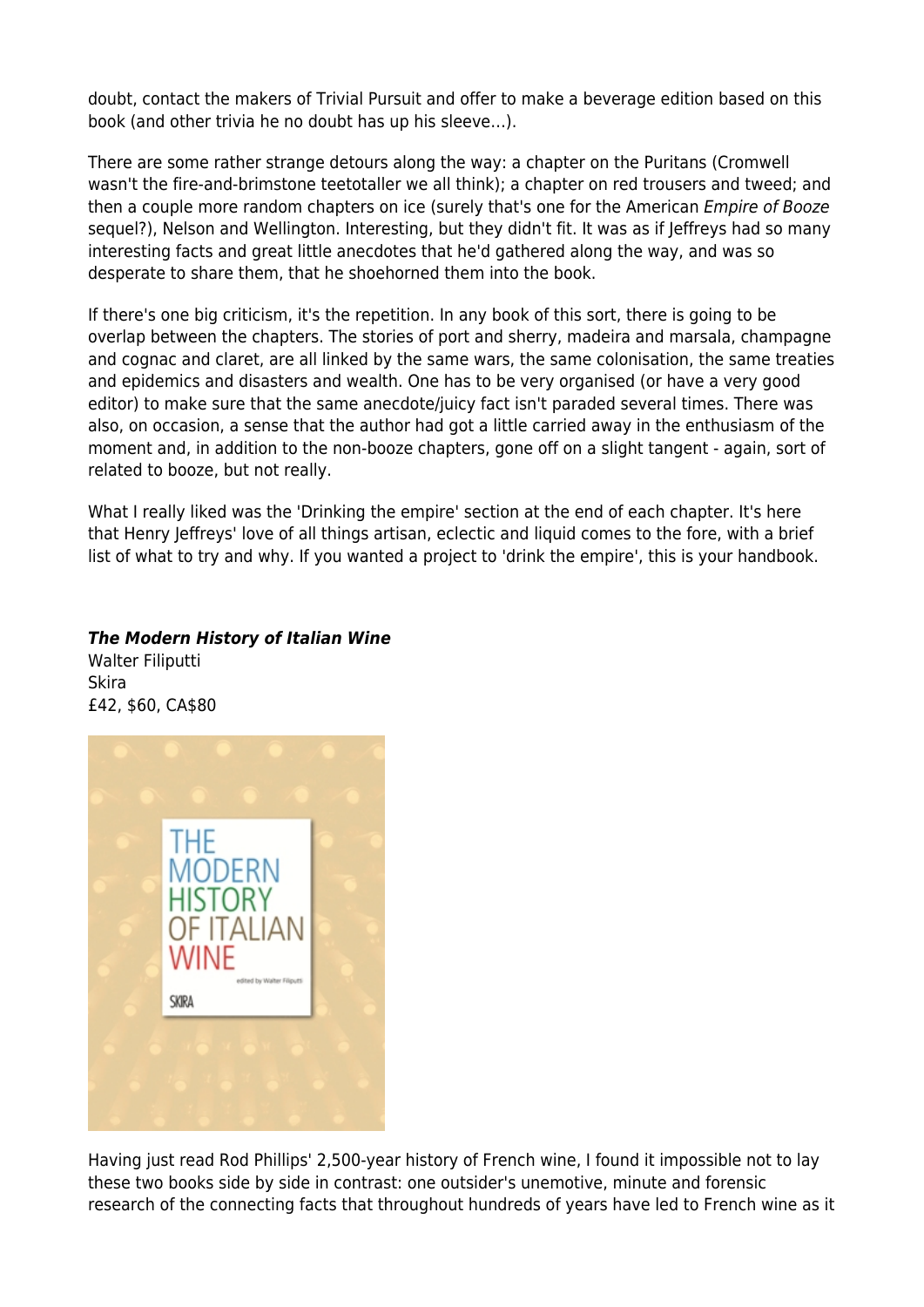is today; and a committee of deeply passionate nationals collaborating to produce a snapshot of just the last 50-odd years that have led to Italian wine as it is today; a small-fonted, simple tome of dry text; and a large, glossy, beautifully bound coffee-table book with colourful, fabulous photographs; the plain, precise language of a scientist laying out the evidence for analysis; and the rapturous prose of patriotism. Woe betide anyone expecting a book on Italy, written by Italians, to be less than animated.

But the irony of contrast between the two books lay near the start of each. In The History of French Wine we read about the Etruscans (Tuscans, to you and me) bringing the first wine, millions of litres of it, and the first vines to French shores, teaching the French to drink and make wine. In The Modern History of Italian Wine, we read about the Italians (Tuscans, to be precise) visiting Bordeaux and bringing back French wine styles, grapes and winemaking knowledge to Italy. The birth of French wine, thanks to Tuscany, and the rebirth of Tuscan wine, thanks to France.

The Modern History of Italian Wine is the brainchild of Walter Filiputti, who believed that there was an important story to tell about the radical revolution that started in the 1960s and that, over an incredibly short time, irrevocably and unrecognisably changed the face of Italian wine. He also believes that this revolution in the wine industry had a knock-on effect throughout every sector of industry in Italy, affecting everything from fashion to food, manufacturing to agriculture. His vision is that by mapping what happened, it can be used as a blueprint for the continuing success and growth of Italy as a nation, as well as inspiring and equipping young people with an understanding of their roots.

With the help of four other editors (Mario Busso, food and wine writer; Davide Rampello, professor of arts and culture; Angelo Solci, oenologist and wine merchant; and Attilio Scienza, professor of viticulture) and 30 other contributors, this story has been written in three parts: Renaissance, Innovation, and Geography.

Part 1, Renaissance, sets the scene: "Contadino" (peasant/farmer) was a derogatory term... Until the 1970s, it was very difficult for a farm/peasant boy to marry outside his social class. They were considered labourers more than anything else.' Italian wine simply wasn't on the international map. Hugh Johnson's World Atlas of Wine in 1971 relegated the whole of Italy to a miscellaneous chapter on southern and eastern Europe. France got 72 pages. And although the total production of Italian wine is slowly decreasing, economist Stefano Micelli sets out to prove that quality has gone up immeasurably - from cheap, badly made plonk to wines that stand side-by-side with the best in the world - and offers the reasons why. Filiputti takes his magnifying glass to the people and estates that led the charge from obscurity to icon (and the rather unexpected role that Prince Phillip played in the rise of the Supertuscans). The Renaissance section also looks at the impact of international markets, and here is a veritable honours board of American journalists, authors, chefs, entrepreneurs and sommeliers who brought Italian wine to the American people. Pages and pages of glowing American names are followed by a couple of pages on Germany, a couple of pages on Switzerland, and then a rather desultory nod towards Britain despite [Nicolas Belfrage](http://www.jancisrobinson.com/articles/brunello-2012s-first-impressions)'s valiant contribution (at least Walter Speller gets a mention, however briefly). Us Brits clearly didn't do much for the renaissance.

Part 2, Innovation, focuses first on Milan, the hotbed of wine intellect. The rise of oenologists (much despised in the 1960s), AIS (Italian Sommelier Association), ONAV (Italian National Organisation of Wine Masters), Riedel, Vinarius, and a surge in the production of new and advanced winemaking machinery, all began to gain traction and recognition from the 1960s to the 1980s. Via the rather heartening and unexpectedly brave story of Nonino grappa, Filiputti